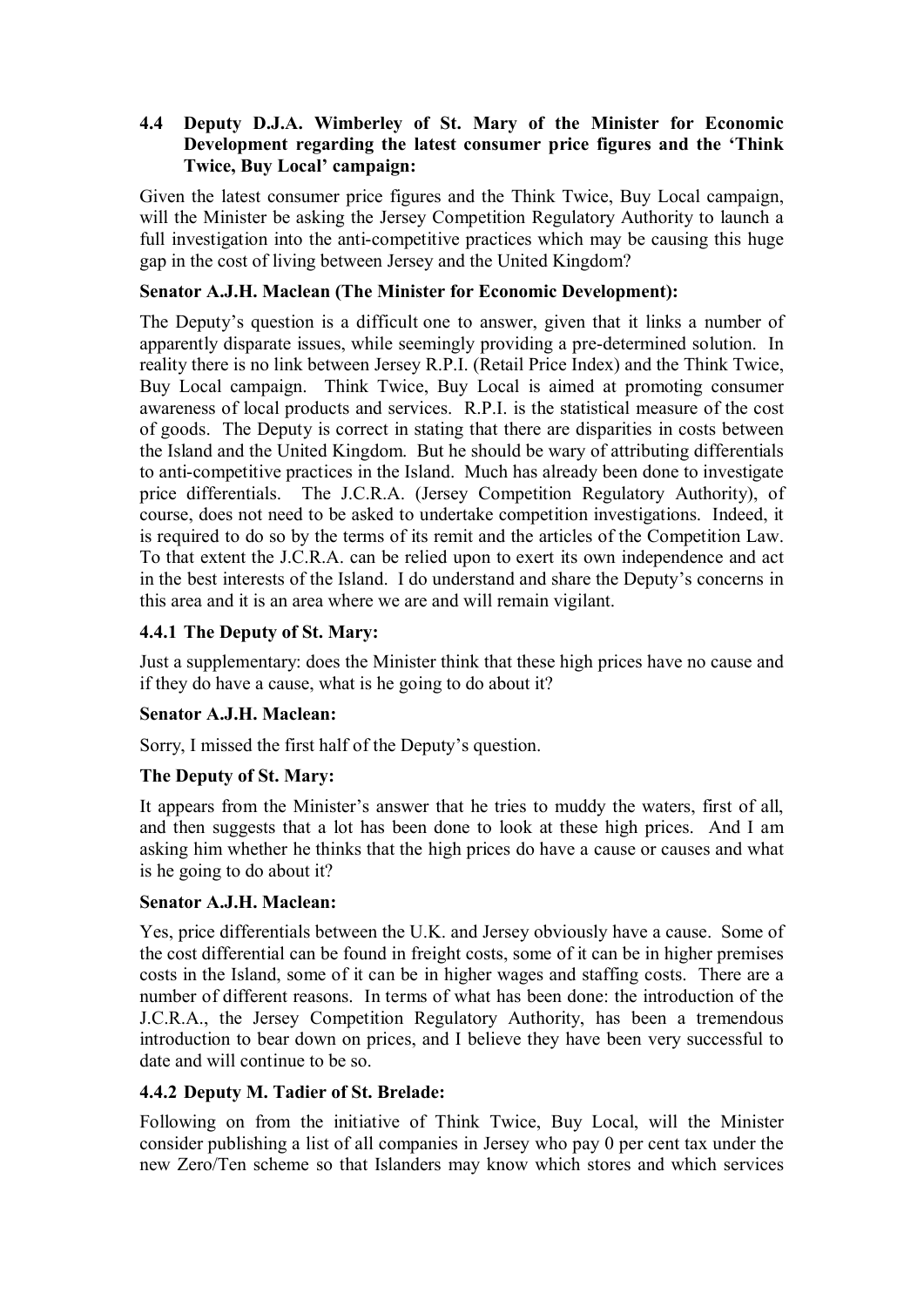are paying tax in the Island, and will he perhaps consider giving that list to his good friend in the Jersey media so that they may publish it?

#### **Senator A.J.H. Maclean:**

I think that the Deputy might be confused. All companies operating in the Island are paying tax.

#### **4.4.3 Deputy M. Tadier:**

Under the Zero/Ten proposal, this is what the question relates to, so those companies which are maybe registered in the U.K. - I am not going to name any names - but companies which previously were Jersey companies which are re-registered in the U.K. so do not pay any tax on their profits as such, would he consider giving a list of those out to the Jersey public?

#### **Senator A.J.H. Maclean:**

If the Deputy is referring to U.K. companies, of course they will be paying U.K. tax, so whether they are trading here or trading in the U.K., of course the companies will be taxed in one jurisdiction or the other.

## **4.4.4 Deputy M. Tadier:**

I am glad that the Minister has finally understood the question. But the point is, they will not be paying any tax in Jersey and I think that would help purchasers and consumers to decide whether they want to give their custom to those stores or not. So will he now answer the question, now he has understood it?

#### **Senator A.J.H. Maclean:**

There was no question of not understanding the Deputy's question, but, nevertheless, I think it is fair to say that it is pretty clear which companies are U.K. based and in the future may or may not be paying tax under any Zero/Ten. I am sure that if it is a matter of further awareness, that is something that the Jersey Consumer Council does very good work on and I would suggest that as Economic Development gave the grant to that particular organisation, that that would be the publication to publish any information of that type. So it is a question for the Jersey Consumer Council which I would support.

## **4.4.5 Deputy G.P. Southern:**

Does the Minister have a figure for the comparison between the English cost of living and the Jersey cost of living and not just simply the annual R.P.I. figure, which may vary up or down from one to the other? Does he have an overall picture, an overall figure, for the difference in the cost of living, not the R.P.I., in the U.K. and in Jersey?

#### **Senator A.J.H. Maclean:**

The Deputy asks a question, which, from a relevance point of view is a difficult one to answer because if he is interested in knowing the differential, for example, in particular categories, that is perfectly clear. We can see, for example, and this is an interesting point in the recent comparable statistics, that food prices in the U.K. and in Jersey are rising at broadly similar prices in the latest quarter.

## **4.4.6 Deputy G.P. Southern:**

If I may have a supplementary? Given that one measure from the household expenditure survey indicates a figure of 46 per cent difference between the U.K. and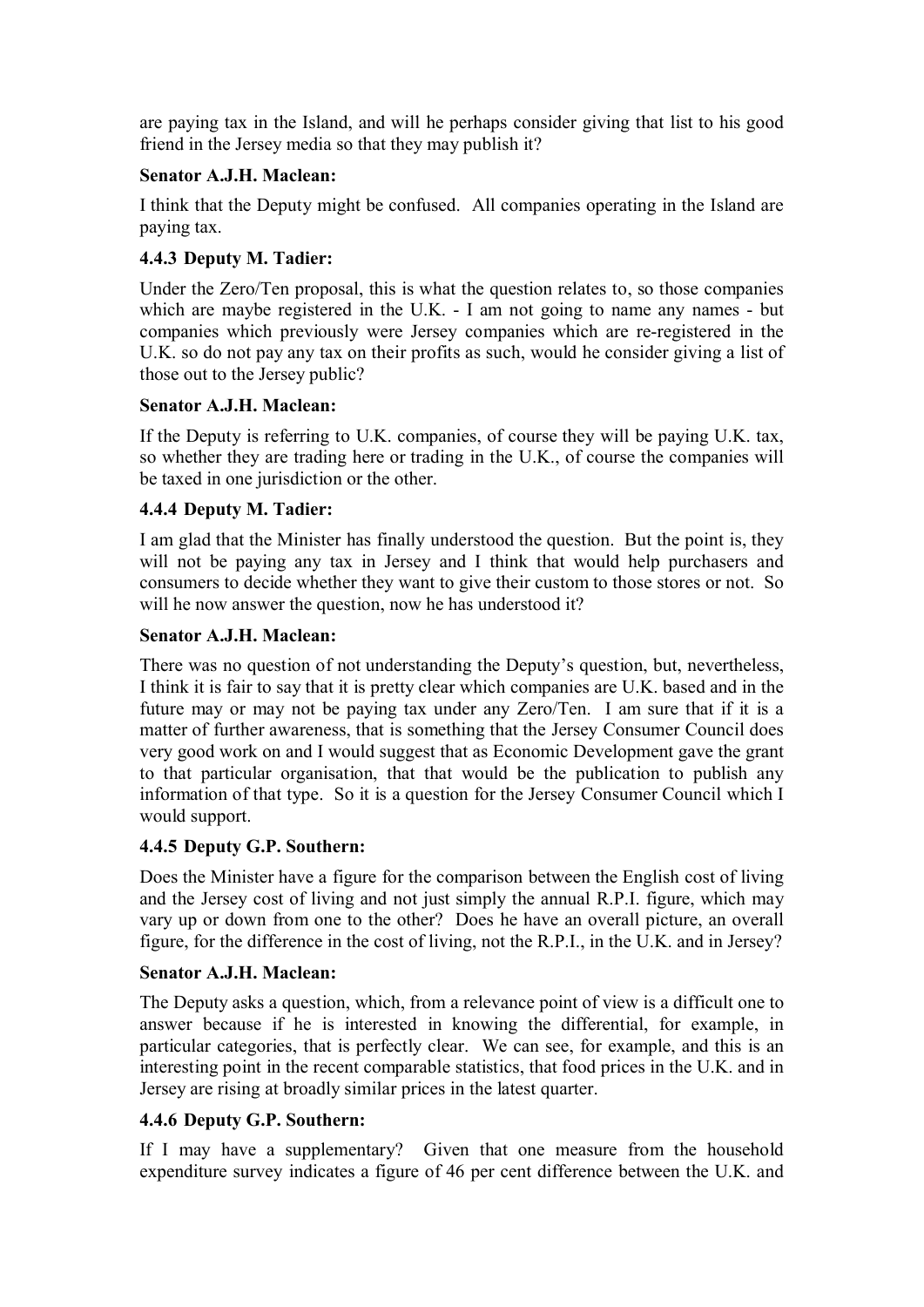Jersey and the reasoning for the wage freeze was that the figure for Jersey employees, public sector employees, was 39 per cent ahead of the U.K., will he ensure Members that he will encourage his department and others to come up with a figure which gives a definitive comparison between the cost of living in Jersey and the cost of living in the UK $2$ 

## **Senator A.J.H. Maclean:**

My department is continually looking at statistics with regard to the cost of living, the cost of products and the cost of services between the U.K. and Jersey. There are a whole raft of statistics produced by the Statistics Unit which I believe are extremely valuable in informing the debate in the differentials and costs.

## **Deputy G.P. Southern:**

Will he give the assurance that he will seek an overall figure, because that does not exist yet?

# **Senator A.J.H. Maclean:**

I am more than happy to ensure that statistical units will give the most detailed information possible when considering future statistics of this type.

# **4.4.7 The Deputy of St. John:**

Buy Local - is it right, then, to put in place tax-free shopping at the airport, given the company who operate the outlet at the airport do not pay Jersey tax under Zero/Ten and the employees they employ are not the most highly paid within the Island? How does he square this with the other local businesses in the Island?

## **Senator A.J.H. Maclean:**

The operation at the airport is a valuable attribute for that particular facility. It is essential that revenues are generated to support that important function. As far as the company in question is concerned, the employees pay tax. They may not be the highest paid, but nevertheless they pay tax. It is important to remember that all produce, or the majority of products sold by the outlet are, where possible, sourced locally. So there are a lot of local businesses generated from that particular activity.

## **4.4.8 The Deputy of St. John:**

Supplementary on that. Can the Minister please explain then, how come cigarettes, *et cetera*, that have to carry certain warnings on them are not necessarily sourced from within the Island?

## **Senator A.J.H. Maclean:**

As I said, where possible, products are sourced locally from local wholesalers. That is the case with all suppliers, and, not only that, at the airport there are, for the first time, a number of local businesses who have been given opportunities to sell their products and services. That is something we should be very pleased about and I am sure that we will continue to encourage businesses operating out of the airport that are not locally owned, to source their products locally, as is the case at the moment.

## **The Deputy of St. John:**

Supplementary on that, Sir.

## **The Bailiff:**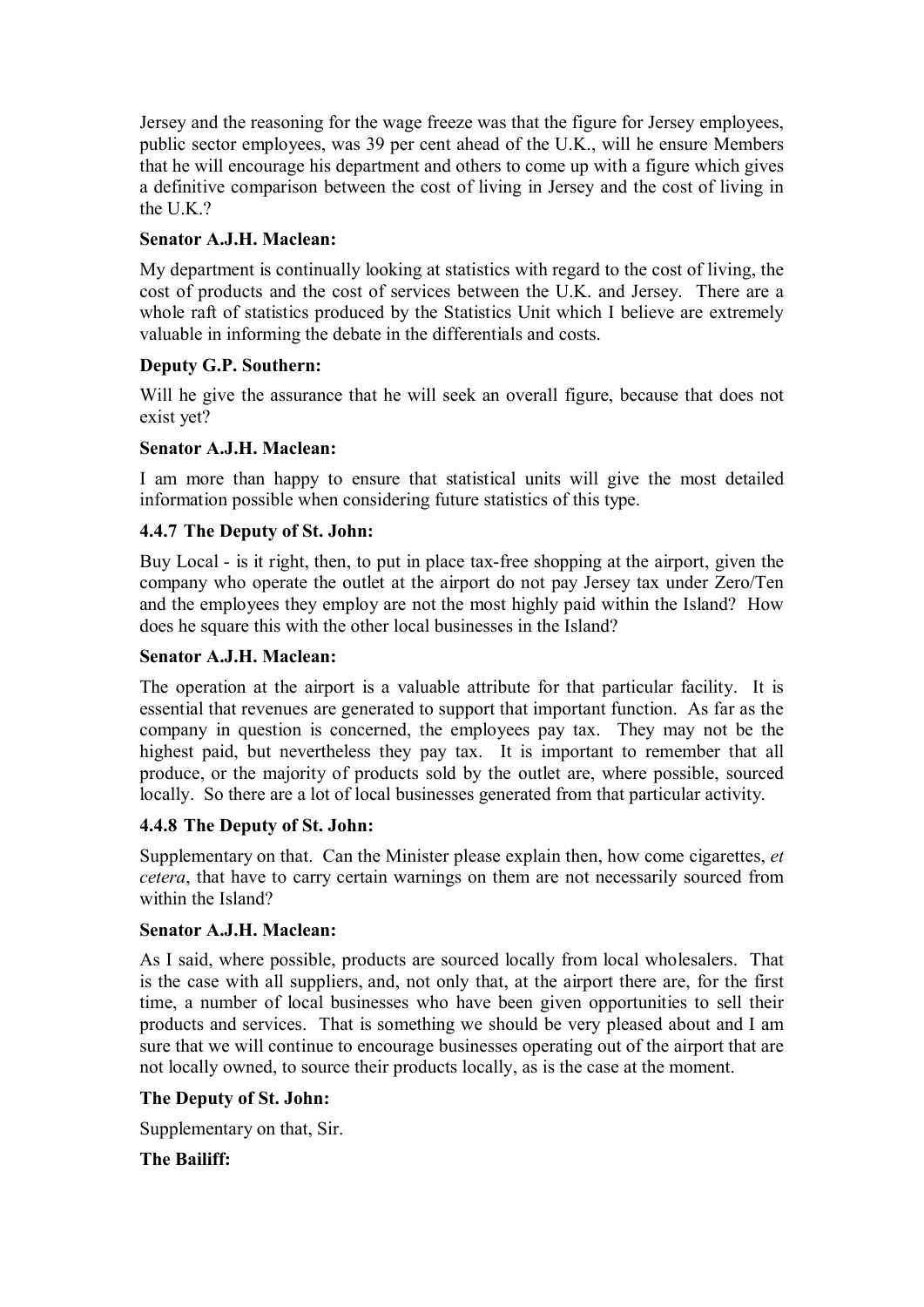I am sorry, Deputy. You have had 2 now. There are other Members wanting to ask questions.

# **4.4.9 Senator S. Syvret:**

I have been asking successive politicians that have responsibility for economics or financial activities in this Assembly for probably about 13 years now: would they please instruct the departments to produce a dedicated purchasing power parity study? Will this Minister agree to finally stop the prevarication and ask the Statistics Department to produce such a figure?

## **Senator A.J.H. Maclean:**

That is extremely interesting. I have not had any such requests from the Senator and if Senator Syvret would care to approach me, I would be happy to discuss it and get a greater understanding of what it is that he is wanting and see if we can assist him.

# **4.4.10 Senator S. Syvret:**

Supplementary, Sir. I have just approached the Minister, in effect, and asked him to do it. It is a purchasing power parity calculation that is required that would test and define the purchasing power of £1 as spent in Jersey compared with, say, the U.K. average and perhaps a few city centre environments as well. It is a fairly standard kind of thing.

# **Senator A.J.H. Maclean:**

I am more than happy to have a meaningful discussion with the Senator to get a greater understanding of what it is that he is hoping to achieve from such a study.

# **4.4.11 Deputy P.V.F. Le Claire:**

It is quite a serious revelation I heard this afternoon following the question of the Deputy of St. John, that cigarettes - as I understand from the answer - in the airports do not carry the Channel Islands health warning. As the politician who was tasked to bring forward some work up the smoking strategy, one of the tenets of the smoking strategy was that the Channel Islands advertising requirement on cigarettes ensured that illegal or poor quality of cigarettes, which were more harmful to people, were not introduced to the Channel Islands. For years this has been something that has caused those that would wish to bring in cigarettes extra cost to ensure that the cigarettes that were being supplied in Jersey were of the safest possible variety and were not some of the more dodgy products on the market that were smuggled in. Is the Minister now telling us, through answers to the Deputy of St. John, that the people who are operating the facilities at the airport are able to sell cigarettes without the Channel Island advertising requirement on the cigarettes, and, if so, is that not a serious cause for concern?

## **Senator A.J.H. Maclean:**

The Deputy raises a good point but he should bear in mind that the cigarettes being sold at the duty free facility at the airport are for export, so they are going out of the Island. They do meet necessary international standards with regard to the warnings that are printed on them.

# **4.4.12 Deputy P.V.F. Le Claire:**

A supplementary, Sir. Does that mean that if somebody buys 200 cigarettes and leaves the Island for the day and returns within that same day, that they are not going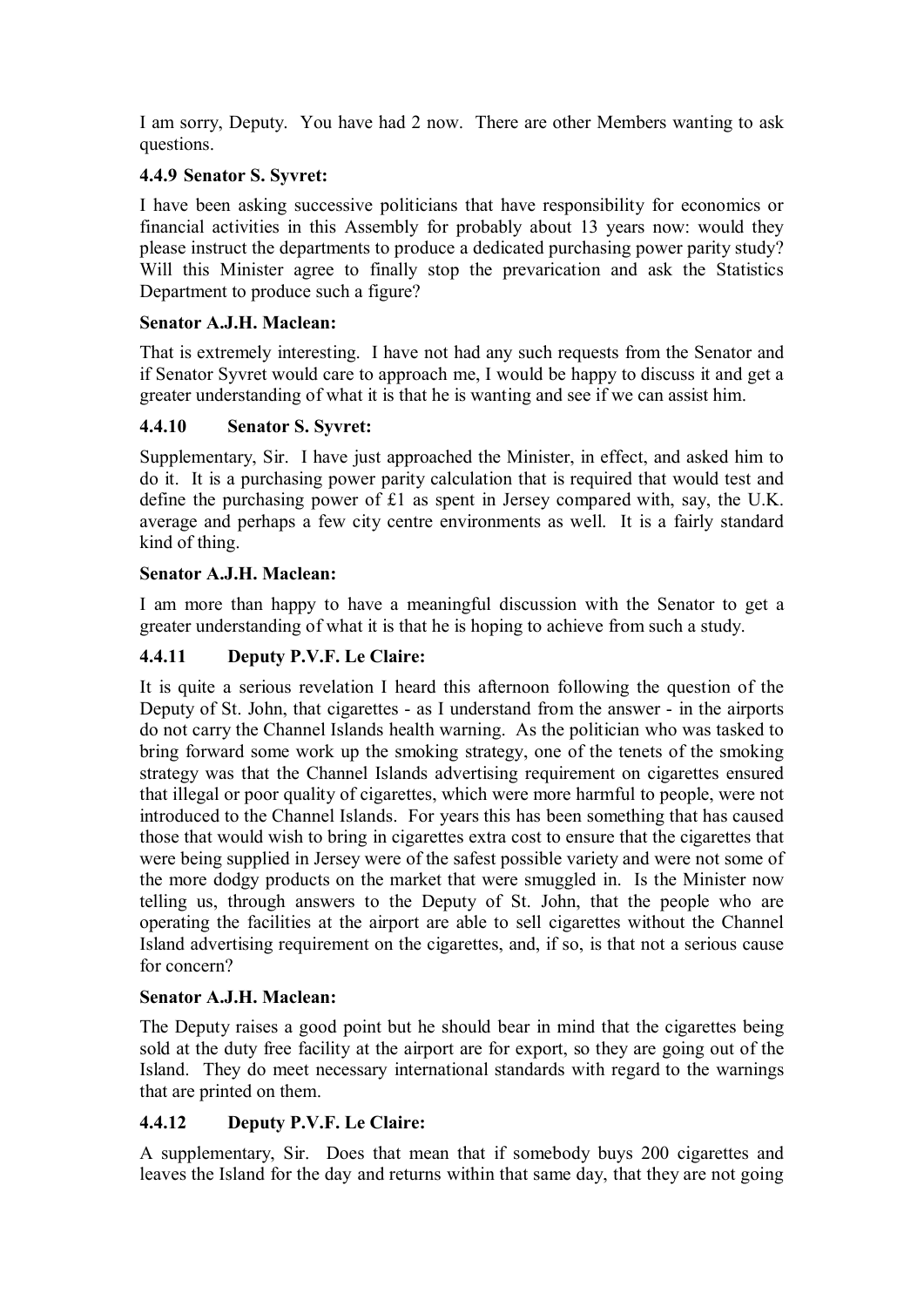to be able to smoke those until they leave? What a ridiculous answer. I have never heard anything more nonsense in my life. Is the Minister willing to look into this issue because it does carry health concerns? We are committed to tackling the Island's number one killer and I certainly believe that the Minister should be too.

#### **Senator A.J.H. Maclean:**

Yes, of course we are also committed to tackling the number one killer. I am more than happy to agree to look into the matter but my previous answer still stands.

#### **The Deputy of St. John:**

Given the reply that the Minister has given, will he also look into the …

#### **The Bailiff:**

Sorry, Deputy. I think you are leaping in when I was looking towards the Deputy of St. Mary.

#### **The Deputy of St. John:**

I thought you were looking at me, Sir. I know I am large but I thought you …

## **4.4.13 The Deputy of St. Mary:**

It must be the similar coloured jacket, Sir. Yes, I would like to get back to the J.C.R.A in the final question. The Minister said in his first reply: "Much has already been done to look at price differentials." But the point is that the J.C.R.A. did not exist when these things were done before and there has been some publicity in the local media about commercial rents in particular and commercial leases. I have just been speaking to somebody who pays £85,000 for a lease on Queen Street and a further £40,000 for a rent on Quennevais Parade. These are extraordinary figures, and it is only the J.C.R.A. who have the remit and the power and the resources to conduct an investigation into possible monopolistic practices which would be driving up prices. So would the Minister not agree or would he comment on the fact that he is apparently resisting asking the J.C.R.A. or inviting them or leaning on them or pointing out to them that there is an issue here, not only with respect to rents and leases but also, as you mentioned, with respect to freight costs? This is an important issue and I am surprised at his reluctance to act …

## **The Bailiff:**

I think you are going on to a comment rather than a question now, Deputy.

## **Senator A.J.H. Maclean:**

There is no reluctance to act, either by the J.C.R.A., or, indeed, from my department's perspective, where there would be a suspicion of anti-competitive behaviour. However, the Deputy is referring to, for example, rent in the High Street. Now, there is no question here that there is anything other than an open and competitive market. The market will determine prices that are being paid, and that is exactly how it should be. A competition authority should step in where there is an abuse of such a position and I think the J.C.R.A. do an effective job in that position.

## **4.4.14 The Deputy of St. John:**

Referring back to the purchase of cigarettes at the airport, could the Minister enlighten the House, please? Is it not policy nowadays that you can purchase goods from the